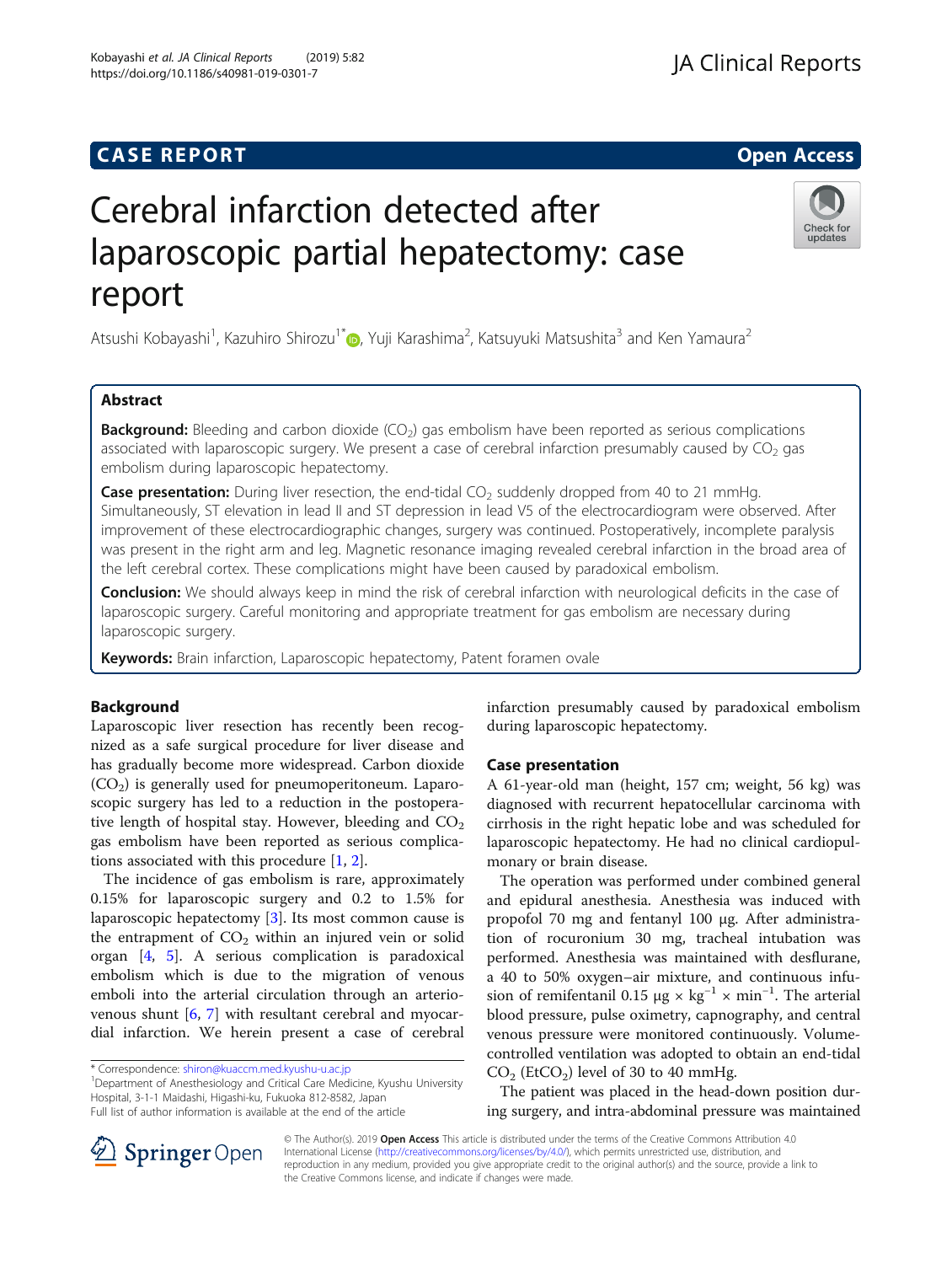to 10 cmH2O. During the pneumoperitoneum, the tidal volume was adjusted to 500 ml, and the respiratory rate was adjusted to maintain the  $EtCO<sub>2</sub>$  at 30 to 40 mmHg. The fluid management strategy was adjusted to maintain CVP about 5 mmHg.

Laparoscopic hepatic resection was started after clamping the branches of the vascular pedicle, commonly known as the Pringle maneuver. During the hepatic resection, the EtCO2 dropped from 40 to 21 mmHg, and ST elevation was observed in lead II and ST depression was observed in lead V5 of the electrocardiogram (Fig. 1, middle). At this time, the electrocardiogram showed sinus rhythm and the blood pressure was almost stable; however, the central venous pressure slightly increased from 7 to 13 mmHg. After the operation was stopped, arterial blood gas analysis showed a divergence between the partial pressure of  $CO<sub>2</sub>$  (67.4 mmHg) and EtCO<sub>2</sub> (21 mmHg). Although gas embolism was strongly suspected, coronary artery spasm could not be ruled out because the ST change in leads II and V5 was suspected to be associated with the right coronary artery. The electrocardiographic changes improved shortly thereafter (Fig. 1, lower), and the surgery was resumed after administration of a coronary vasodilator (nicorandil, 3 mg/h) and β-blocker (landiolol, 5 mg). The surgery was completed without further problems.



After the surgery, the patient's hemodynamic state was stable and tracheal extubation was performed smoothly 20 min postoperatively. Although the patient could speak and had alert consciousness, he exhibited muscle weaknesses in the right arm and leg. Obvious cerebral bleeding was not detected by emergency computed tomography immediately after surgery; however, magnetic resonance imaging performed the next day revealed cerebral infarction in the broad area of the left cerebral cortex (Fig. 2). Transthoracic echocardiography was performed to determine the cause of the cerebral infarction, but no intracardiac defects were found. The patient was able to walk independently with a cane and was discharged 21 days after the surgery.

## **Discussion**

frontal lobe

Although gas embolism is a rare complication, cerebral infarction by gas embolism is particularly rare. According to a systematic literature review, 3 cases (0.2%) of gas embolism were reported among 1262 patients who underwent laparoscopic major hepatectomy [\[8](#page-3-0)]. The reported mortality rate of  $CO_2$  embolism is 28% [[9](#page-3-0)]. Once  $CO_2$  enters the systemic venous system, it is transported to the lungs and  $CO<sub>2</sub>$  embolism occurs, resulting in cardiac arrhythmias, pulmonary hypertension, and hypotension [\[5\]](#page-3-0). In comparison with general laparoscopic surgery, the hepatic vein could be sufficiently exposed on the surface to be transected during anatomical resection in major hepatectomy [[8,](#page-3-0) [10](#page-3-0)]. Thus,  $CO<sub>2</sub>$  embolism might more frequently occur in laparoscopic hepatectomy than in the other laparoscopic surgeries.

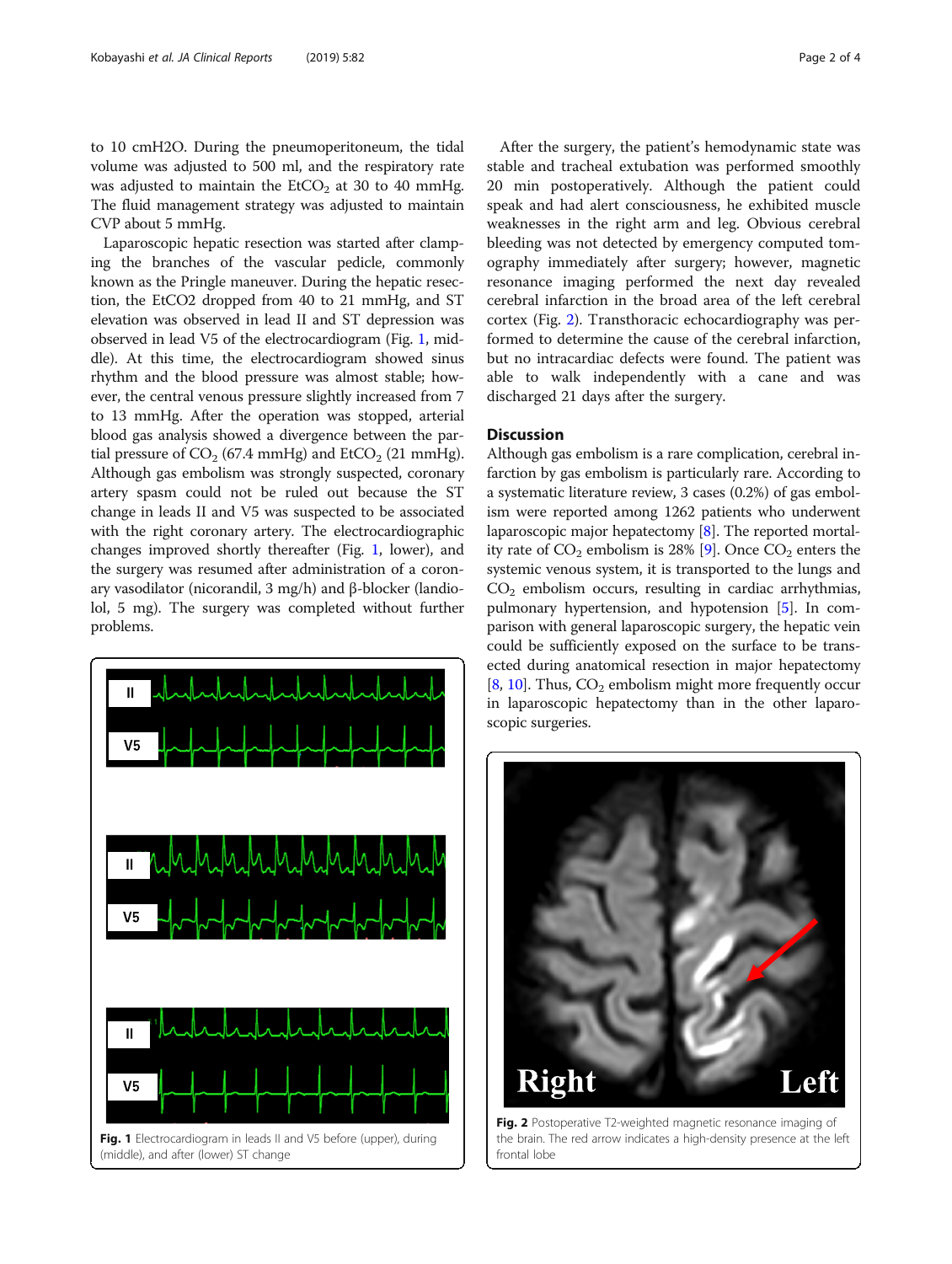Paradoxical embolism provokes systemic embolism caused by the presence of an intracardiac defect, intrapulmonary arteriovenous shunt, or pulmonary fistula [[2,](#page-3-0) [6,](#page-3-0) [7,](#page-3-0) [11](#page-3-0)]. Intrapulmonary shunts may occur in patients with direct arteriovenous communications and dilated pre-capillaries in the lungs secondary to liver cirrhosis or pulmonary arteriovenous malformation [[2\]](#page-3-0). Because almost all cerebral gas embolisms are diagnosed after observation of delayed recovery from general anesthesia or impaired consciousness, the diagnosis of paradoxical embolism during surgery is difficult [[1,](#page-3-0) [7](#page-3-0)].

A patent foramen ovale (PFO) is found in approximately 25% of healthy individuals [\[12\]](#page-3-0). However, a PFO is usually closed under normal physiological conditions. Thus, detection of a small PFO before and after surgery is difficult because opening of the PFO and right-to-left shunting mainly occur when the right atrial pressure exceeds the left atrial pressure [[12](#page-3-0)]. Transesophageal echocardiography (TEE) is considered the gold standard for diagnosis because it allows for direct anatomic visualization of shunting [\[12\]](#page-3-0). Actually, TEE can reveal the existence of the PFO in approximately 24% of patients in contrast to transthoracic echocardiography (15% of patients). However, an opened PFO is not necessarily observed by TEE with manual positive-pressure ventilation during surgery. In the present case, we should have examined the patient for an air embolism using TEE when the ST change developed during surgery.

The reason for the brain infarction in the present case is unclear, but we considered three possibilities. The first possibility is that the right atrial pressure exceeded the left atrial pressure secondary to the  $CO<sub>2</sub>$  embolism caused right-to-left shunting through an open PFO. This possibility could also explain the ST change in the electrocardiogram. The second possibility is the development of low blood pressure. The minimum intraoperative blood pressure was 51/24 mmHg and the duration of time for which the systolic pressure was  $< 60$  mmHg was about 3 min. However, it seems that this hypotension period was not clinically important. The third possibility is the development of an intrapulmonary shunt caused by liver cirrhosis. Such shunts develop in 15 to 45% of patients with liver cirrhosis [\[2](#page-3-0)]. Kawahara et al. [[2](#page-3-0)] reported the occurrence of cerebral infarction during laparoscopic surgery. They concluded that the cause was an intrapulmonary shunt because an intracardiac shunt was not observed by TEE.

The mechanism of ST change in this case could have been a gas embolism or coronary spasm. However, the present report indicates that an ST change on the electrocardiogram could be helpful when paradoxical embolism is suspected. Additionally, if we had acted quickly to reduce the risk of paradoxical air embolism (i.e., moving the patient to the Trendelenburg position, initiating TEE, changing the procedure to open surgery, or suctioning air from the right atrium via central venous catheter if present) when the ST change developed in this case, the cerebral infarction might have been prevented. Thus, we suggest preoperative TTE examination for detection of PFO and intraoperative monitoring of the bispectral index or regional oxygen saturation which could possibly detect gas embolism [\[2](#page-3-0)]. TEE is reportedly the most sensitive technique for detecting intracardiac bubbles [[2,](#page-3-0) [5\]](#page-3-0). However, we believe that TEE should be used for high-risk patients who are expected to have a large amount of bleeding. Furthermore, an adequate central venous pressure should be maintained, and any increase in the intra-abdominal pressure during laparoscopic hepatectomy should be addressed.

## Conclusion

We should always keep in mind the risk of cerebral infarction with neurological deficits in the case of laparoscopic surgery in which surgery time is long or bleeding amount is large. Careful monitoring such as TEE or the bispectral index, and appropriate treatment for gas embolism, including cerebral infarction, is necessary during laparoscopic surgery.

#### Abbreviations

CO<sub>2</sub>: Carbon dioxide; EtCO<sub>2</sub>: End-tidal carbon dioxide; PFO: Patent foramen ovale; TEE: Transesophageal echocardiography

## Acknowledgments

None

## Authors' contributions

AK helped care for the patient and wrote the manuscript. AK and KS helped care for the patient and edited the manuscript. KM helped care for the patient and reviewed the manuscript. YK and KY helped edit the manuscript. All authors read and approved the final manuscript.

## Funding

None

# Availability of data and materials

None

## Ethics approval and consent to participate Not applicable

#### Consent for publication

Written consent was obtained from the patient for the publication of this report.

#### Competing interests

The authors declare that they have no competing interests.

#### Author details

<sup>1</sup>Department of Anesthesiology and Critical Care Medicine, Kyushu University Hospital, 3-1-1 Maidashi, Higashi-ku, Fukuoka 812-8582, Japan. <sup>2</sup>Department of Anesthesiology and Critical Care Medicine, Graduate School of Medical Sciences, Kyushu University, Fukuoka, Japan. <sup>3</sup>Operating Rooms, Kyushu University Hospital, Fukuoka, Japan.